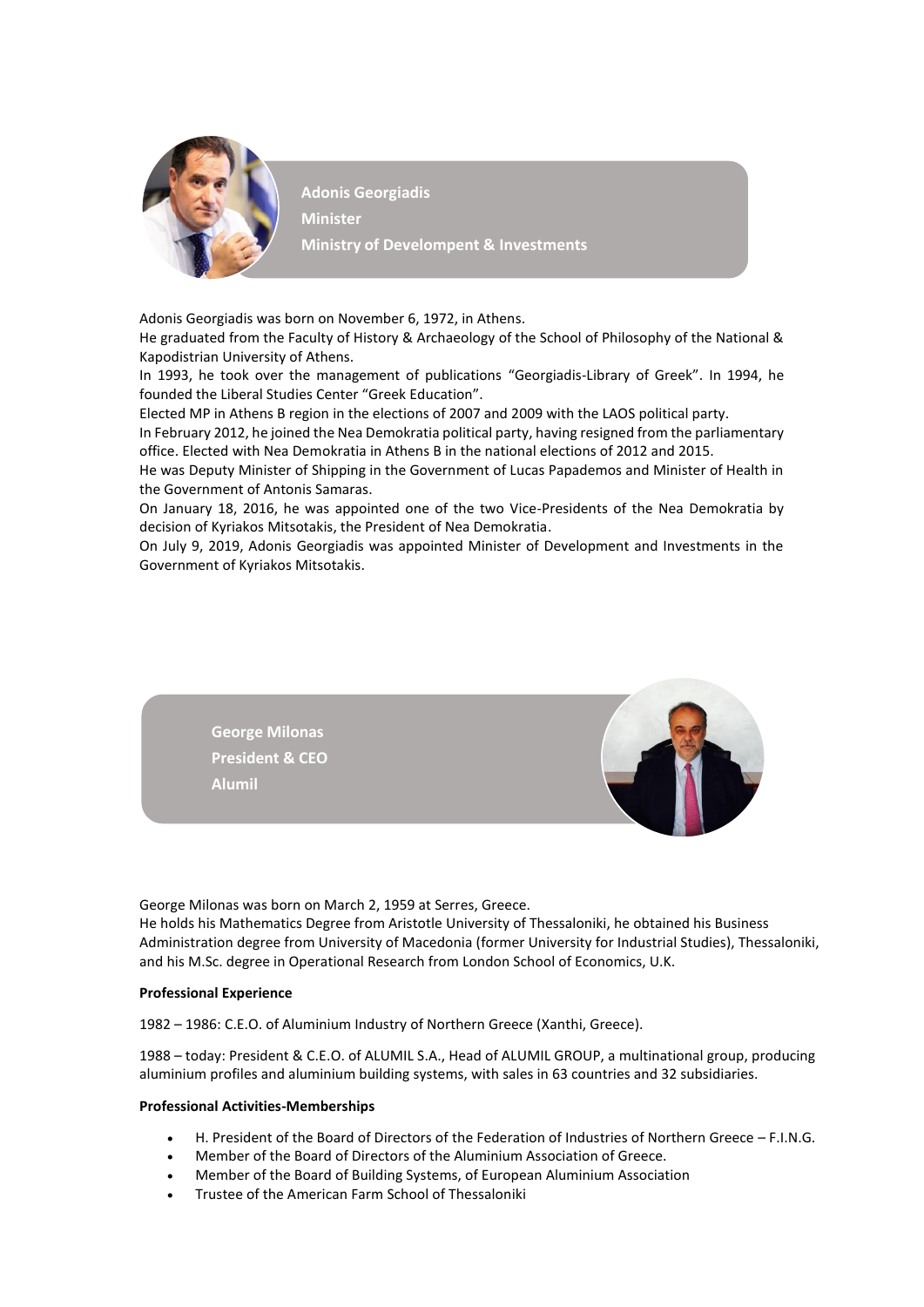

**Michalis Stassinopoulos Member of the BoD Viohalco**

Michalis Stassinopoulos was born in Athens in 1967. He graduated from Athens College (1985) and holds a Bachelor's Degree (BSc) in Management Sciences from London School of Economics (1989). He also holds a postgraduate diploma (MSc) in Shipping, Trade and Finance from City University Business School UK.

Michalis Stassinopoulos is a member of the Board of Directors of VIOHALCO S.A. since 2013. He was a member of the Board of Directors of ELVAL SA Aluminium Industry for 11 years. He is a member of the Board of Directors of the "Hellenic Production - Industry Roundtable for Growth", a newly established non-governmental organization. He participates to the BoD of Michail N.Stassinopoulos-Viohalco Foundation.



Theodoros Tryfon was born in Mytilini, Lesvos. He graduated from Athens College of Greece and he earned his BSc in Economics and Business Administration, from the University of Southampton in UK. He continued his studies by earning his MBA from the City University of London Business School.

In 1990 he joined Henkel Hellas, Tryfon – Kastrinis S.A., a family owned business, which was sold to Henkel Germany in 1992.

Theodoros Tryfon joined Elpen Co. Inc., one of the leading Pharmaceutical Industries in Greece and currently is Co/CEO of the Elpen Group. Elpen Group also has a subsidiary in Germany, Elpen GmbH and includes WinMedica and Aenorasis. Elpen has a turnover of 200.000.000€ in 2019 with more than 1050 employees in Greece and abroad and exports in more than 40 countries.

Moreover, he holds the presidency of the Panhellenic Union of Pharmaceutical Industries (PEF) since 2014, an association which represents 45 local companies with 28 production sites throughout Greece. Since April 2019 he is a Member of the Board of Hellenic Federation of Enterprises (SEV). In 2019 he became a member of the Board of Directors of Medicines for Europe, the European Association, which represents the European generic industry as a whole.